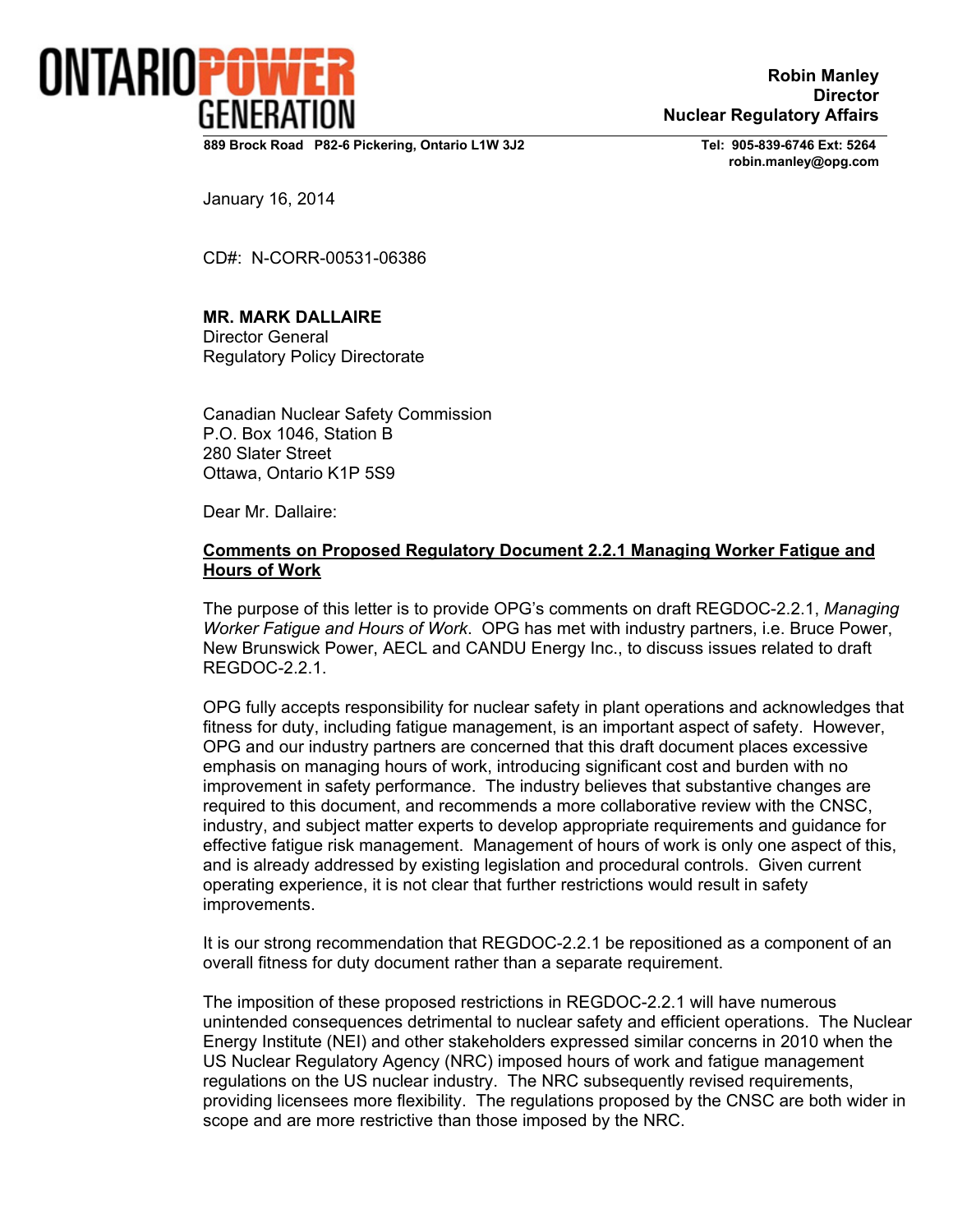The following summarizes some of the significant concerns:

- . There is no evidence that existing hours of work limits are inadequate. Licensees are currently managing working hour limits in accordance with applicable legislation and procedural controls while respecting collective agreements. There is no evidence that safety-related events are linked to working hours. Treating fatigue management and hours of work as separate issues from overall fitness for duty will detract from the synergistic approach necessary to ensure safety. While the number of hours worked must be controlled, hours of work limits are a small part in managing fatigue and should not be elevated to an inappropriate level of importance.
- These new proposed restrictions conflict with existing legislation and numerous collective agreements, and will add significant process complexity for licensees. The resulting administrative burden will fall primarily on first line supervisors and will result in significant added expense for licensees with no demonstrable benefit to safety. OPG believes that this added administrative burden would negatively impact safety and will take the front line supervisors away from the field, reducing the time spent providing oversight of the workforce. Licensees would have less flexibility to deploy qualified staff to support critical work and to schedule training. Imposing this burden on the industry is contrary to the Federal "Red Tape Reduction Action Plan" which calls for the consideration of administrative burden in regulatory proposals. In addition to limiting flexibility in deployment and training of qualified staff, the creation of a dual system of covered and non-covered employees under the same collective agreements will result in labour relations tension and impacts to quality of life for no demonstrable safety benefit.
- . Limits to hours of work that are this broad and restrictive will make nuclear work less attractive to the best skilled trades. The proposed limits are much more restrictive than any comparable industry. As the nuclear industry relies on skilled trades for peak work including outages and capital projects, these restrictions will make the acquisition of the best skilled trades (either directly by licensees or by vendors) much more difficult. The impact of these restrictions to scheduling for outage and capital project work will add tens of millions of dollars in financial burden to the industry for no demonstrable safety benefit.
- Our review of the Human Factors North research report "Review of Criteria for Assessing Shift Schedules in the Nuclear Industry" has raised a number of concerns. The study did not examine actual conditions, programs and controls in place at nuclear facilities. In addition, consideration was not given to the merit of exceptions to hours of work limits to maintain minimum complement. Furthermore, the report did not take into account the unique aspects of nuclear operations and practical fatigue risk management solutions which would likely be more effective in mitigating risk than rigid working hour limits. It is our view that these shortcomings weaken the basis for this Regulatory Document.